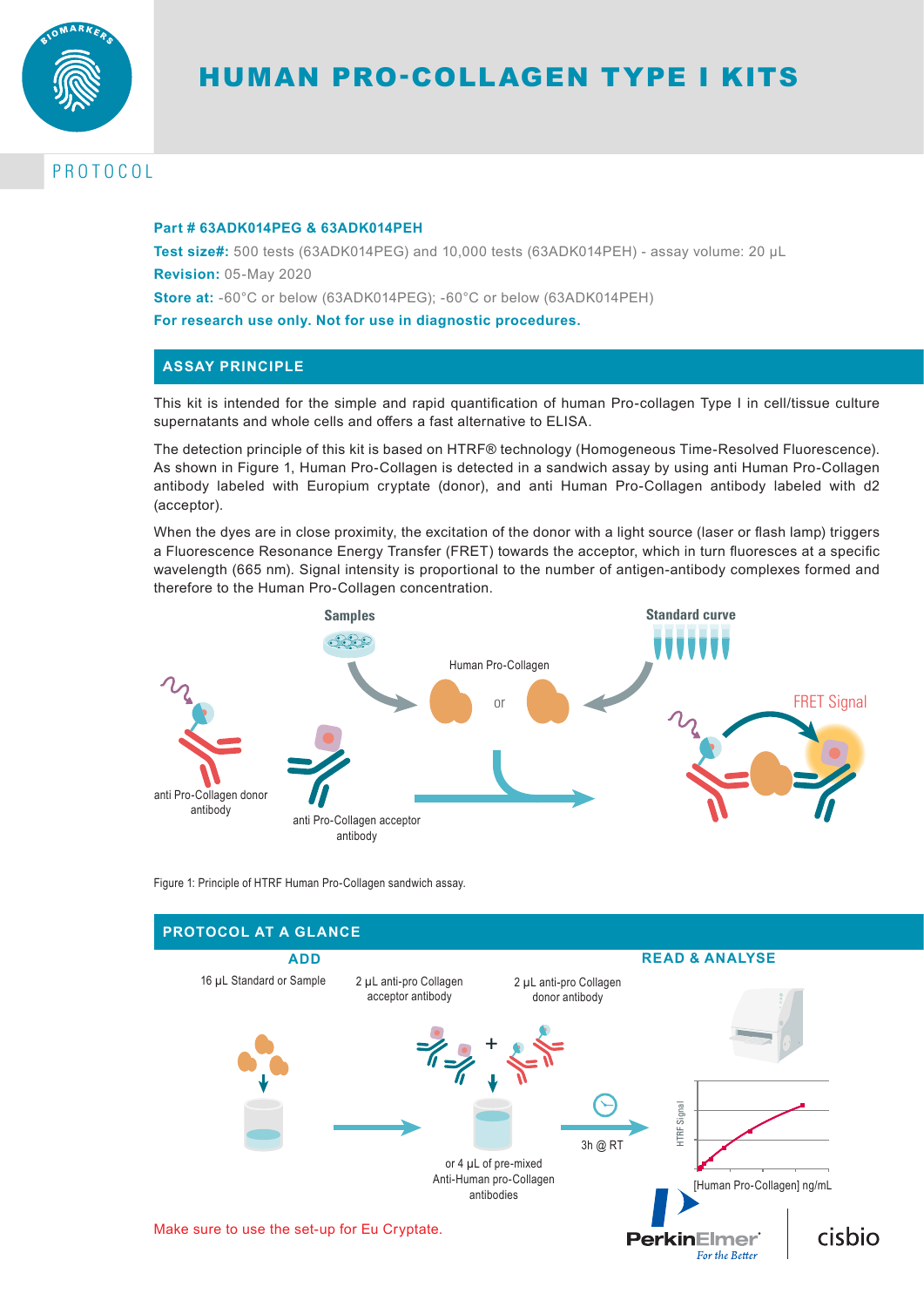### **MATERIALS PROVIDED:**

| <b>KIT COMPONENTS</b>                   | <b>500 TESTS *</b><br>CAT#63ADK014PEG      | 10,000 TESTS *<br>CAT#63ADK014PEH      |
|-----------------------------------------|--------------------------------------------|----------------------------------------|
| Human Pro-Collagen Standard<br>Frozen   | 1 vial - $50 \mu L$<br>10 $\mu$ g/mL       | 1 vial - $50 \mu L$<br>10 $\mu$ g/mL   |
| Human Pro-Collagen Eu Cryptate Antibody | 1 vial - 20 µL<br>Frozen - 50X             | 1 vial - 0.4 mL<br>Frozen - 50X        |
| Human Pro-Collagen d2 Antibody          | 1 vial - 20 µL<br>Frozen - 50X             | 1 vial - 0.4 mL<br>Frozen - 50X        |
| Diluent #5 **<br>5X                     | 1 vial<br>2 mL                             | 1 vial<br>$10 \text{ mL}$              |
| Detection buffer ***<br>ready-to-use    | 2 vials<br>$1.5$ mL<br>Detection Buffer #3 | 1 vial<br>50 mL<br>Detection Buffer #3 |

\* When used as advised, the two available kit sizes will provide sufficient reagents for 500 tests and 10,000 tests respectively in 20 µL final volume..

Assay volumes can be adjusted proportionally to run the assay in 96 or 1536 well microplates.

\*\* Medium like cell culture medium can be an alternative to the diluent.

\*\*\* The Detection buffer is used to prepare working solutions of acceptor and donor reagents.

#### **PURCHASE SEPARATELY:**

• HTRF®-Certified Reader. Make sure the setup for Eu Cryptate is used.

For a list of HTRF-compatible readers and set-up recommendations, please visit www.cisbio.com/compatible-readers

• Small volume (SV) detection microplates - .

For more information about microplate recommendations, please visit our website at: cisbio.com/microplates-recommendations

## **STORAGE AND STABILITY**

Store the kit at -60°C or below.

Under proper storage conditions, reagents are stable until the expiry date indicated on the label. Diluent and detection buffer are shipped frozen, but can be stored at 2-8°C in your premises.

If lyophilized, reconstituted reagents, antibodies, and standard stock solutions may be frozen and thawed only once. To avoid freeze/thaw cycles, it is recommended to dispense remaining stock solutions into disposable plastic vials for storage at -60°C or below .

**Reagents** 

## **REAGENT PREPARATION**

#### **BEFORE YOU BEGIN:**

- It is very important to prepare reagents in the specified buffers. The use of an incorrect diluent may affect reagent stability and assay results.
- Thaw the frozen reagents at room temperature, allow them to warm up to room temperature for at least 30 mins before use
- Before use, allow Diluent and Detection buffer to warm up at room temperature and homogenize them with a vortex.
- Antibody solutions must be prepared in individual vials and can be mixed prior to dispensing.
- Human Pro-Collagen standards (for standard curve) must be prepared in diluent or in the same medium as the samples.

## **TAKE CARE TO PREPARE STOCK AND WORKING SOLUTIONS ACCORDING TO THE DIRECTIONS FOR THE KIT SIZE YOU HAVE PURCHASED.**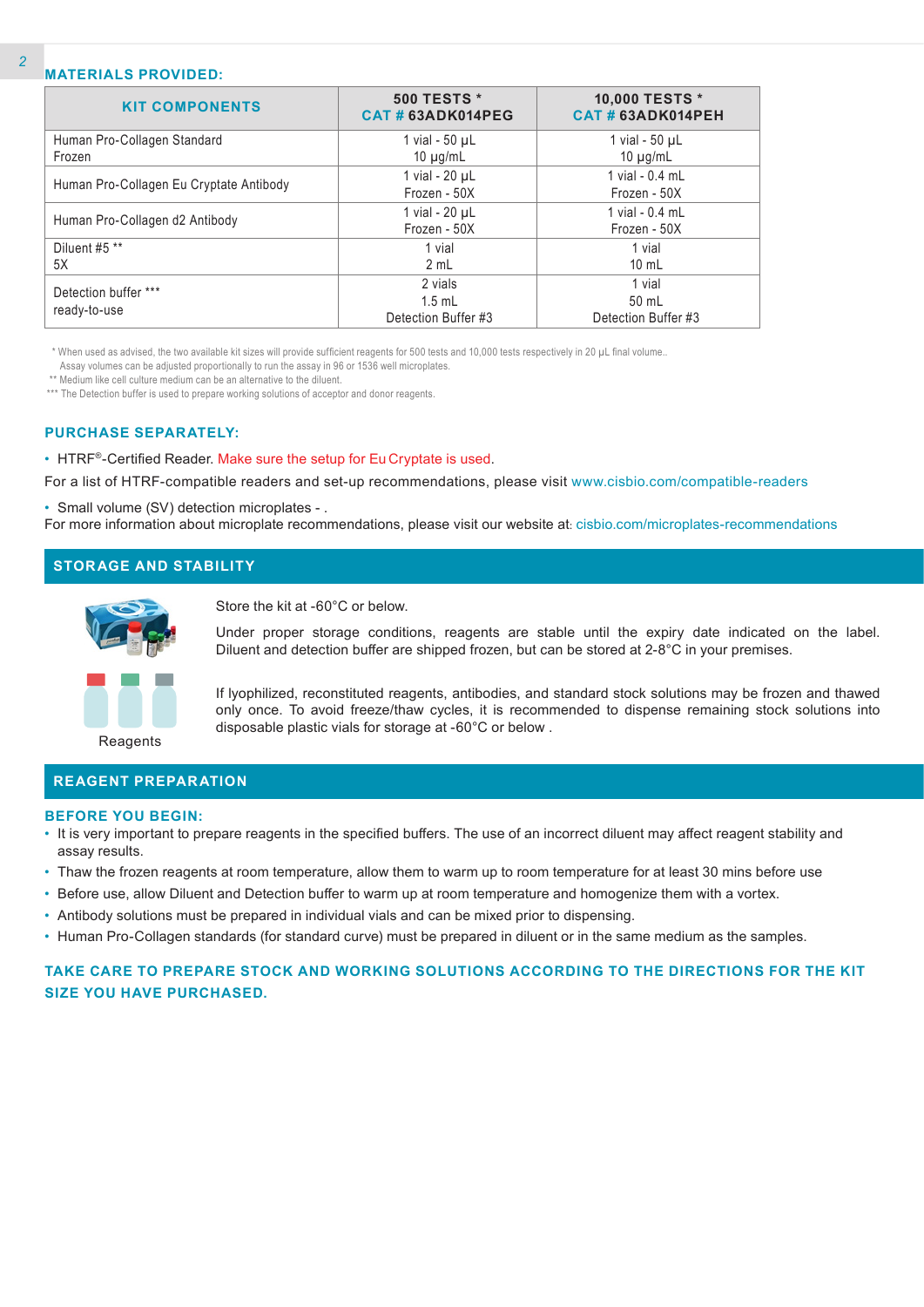## **TO PREPARE REAGENT STOCK SOLUTIONS:**

| 500 TESTS KIT - 63ADK014PEG                                                                                                                                                                                                                                                                                                    |                                              | 10,000 TESTS KIT - 63ADK014PEH      |                                                                                                                                                                                                                                                                                                                                  |  |
|--------------------------------------------------------------------------------------------------------------------------------------------------------------------------------------------------------------------------------------------------------------------------------------------------------------------------------|----------------------------------------------|-------------------------------------|----------------------------------------------------------------------------------------------------------------------------------------------------------------------------------------------------------------------------------------------------------------------------------------------------------------------------------|--|
|                                                                                                                                                                                                                                                                                                                                | Anti-Human Pro-Collagen Eu Cryptate antibody |                                     |                                                                                                                                                                                                                                                                                                                                  |  |
| Thaw the Human Pro-Collagen Eu Cryptate antibody.<br>Mix gently.<br>This 50X stock solution can be frozen and stored at<br>-60°C or below.                                                                                                                                                                                     |                                              |                                     | Thaw the Human Pro-Collagen Eu Cryptate antibody.<br>Mix gently.<br>This 50X stock solution can be frozen and stored at<br>-60°C or below.                                                                                                                                                                                       |  |
|                                                                                                                                                                                                                                                                                                                                |                                              | Anti-Human Pro-Collagen d2 antibody |                                                                                                                                                                                                                                                                                                                                  |  |
| Thaw the Human Pro-Collagen d2 antibody . Mix<br>gently.<br>This 50X stock solution can be frozen and stored at<br>-60°C or below.                                                                                                                                                                                             |                                              |                                     | Thaw the Human Pro-Collagen d2 antibody . Mix<br>gently.<br>This 50X stock solution can be frozen and stored at<br>-60°C or below.                                                                                                                                                                                               |  |
|                                                                                                                                                                                                                                                                                                                                |                                              | Human Pro-Collagen Standard         |                                                                                                                                                                                                                                                                                                                                  |  |
| Thaw the Human pro-Collagen standard solution in<br>order to obtain a 10 µg/mL stock solution. Mix gently.                                                                                                                                                                                                                     |                                              |                                     | Thaw the Human pro-Collagen standard solution in<br>order to obtain a 10 µg/mL stock solution. Mix gently.                                                                                                                                                                                                                       |  |
|                                                                                                                                                                                                                                                                                                                                | <b>Diluent</b>                               |                                     |                                                                                                                                                                                                                                                                                                                                  |  |
| Dilute 5-fold the 5 X diluent #5 with distilled water:<br>homogenize the 5 X diluent #5 with a vortex and add 1<br>volume of stock solution in 4 volumes of distilled water<br>(e.g., 1 mL of diluent + 4 mL of distilled water). Mix<br>gently after dilution. This 1X diluent can be frozen and<br>stored at -60°C or below. | 4 vol                                        | 1 vol<br>5X                         | Dilute 5-fold the 5 X diluent #5 with distilled water:<br>homogenize the 5 X diluent #5 with a vortex and add 1<br>volume of stock solution in 4 volumes of distilled water<br>(e.g., 10 mL of diluent + 40 mL of distilled water). Mix<br>gently after dilution. This 1X diluent can be frozen and<br>stored at -60°C or below. |  |
|                                                                                                                                                                                                                                                                                                                                | Detection buffer                             |                                     |                                                                                                                                                                                                                                                                                                                                  |  |
| The Detection buffer is ready-to-use.                                                                                                                                                                                                                                                                                          |                                              |                                     | The Detection buffer is ready-to-use.                                                                                                                                                                                                                                                                                            |  |

## **TO PREPARE ANTIBODY WORKING SOLUTIONS:**

Each well requires 2 µL of Human Pro-Collagen-Eu Cryptate Antibody and 2 µL of Human Pro-Collagen-d2 Antibody.

Prepare the two antibody solutions in separate vials.

| 500 TESTS KIT - 63ADK014PEG                                                                                                                                                                                                                                                                                                                      |                   | 10,000 TESTS KIT - 63ADK014PEH |                                                                                                                                                                                                                                                                                                                                                          |  |  |  |
|--------------------------------------------------------------------------------------------------------------------------------------------------------------------------------------------------------------------------------------------------------------------------------------------------------------------------------------------------|-------------------|--------------------------------|----------------------------------------------------------------------------------------------------------------------------------------------------------------------------------------------------------------------------------------------------------------------------------------------------------------------------------------------------------|--|--|--|
| Human Pro-Collagen Eu Cryptate antibody                                                                                                                                                                                                                                                                                                          |                   |                                |                                                                                                                                                                                                                                                                                                                                                          |  |  |  |
| Dilute 50-fold the 50X stock solution (thawed<br>reagent) of human Pro-Collagen Eu Cryptate<br>antibody stock solution with the Detection buffer<br>#3 : add 1 volume of Eu Cryptate antibody stock<br>solution in 49 volumes of Detection buffer #3 (e.g.,<br>20 µL of Eu Cryptate antibody stock solution + 980<br>µL of Detection buffer #3). | $49$ vol<br>1 vol | 49 vol<br>1 vol                | Dilute 50-fold the 50X stock solution (thawed<br>reagent) of human human Pro-Collagen Eu Cryptate<br>antibody stock solution with the Detection buffer #3 :<br>add 1 volume of Eu Cryptate antibody stock solution<br>in 49 volumes of Detection buffer #3 (e.g., 0.4 mL<br>of Eu Cryptate antibody stock solution + 19.6 mL of<br>Detection buffer #3). |  |  |  |
|                                                                                                                                                                                                                                                                                                                                                  |                   | Human Pro-Collagen d2 antibody |                                                                                                                                                                                                                                                                                                                                                          |  |  |  |
| Dilute 50-fold the 50X stock solution (thawed<br>reagent) of human Human Pro-Collagen-d2 antibody<br>stock solution with the Detection buffer #3 : add 1<br>volume of d2-antibody stock solution in 49 volumes<br>of Detection buffer #3 (e.g., 20 $\mu$ L of d2-antibody<br>stock solution $+$ 980 $\mu$ L of Detection buffer #3).             | 49 vol<br>1 vol   | 49 vol<br>1 vol                | Dilute 50-fold the 50X stock solution (thawed<br>reagent) of human Human Pro-Collagen d2<br>antibody stock solution with the Detection buffer #3<br>: add 1 volume of d2 antibody stock solution in 49<br>volumes of Detection buffer #3 (e.g., 0.4 mL of d2<br>antibody stock solution + 19.6 mL of Detection buffer<br>$#3$ ).                         |  |  |  |
| Antibody mix                                                                                                                                                                                                                                                                                                                                     |                   |                                |                                                                                                                                                                                                                                                                                                                                                          |  |  |  |
| It is possible to pre-mix the two ready-to-use<br>antibody solutions just prior to dispensing the<br>reagents by adding 1 volume of d2 antibody solution<br>to 1 volume of Cryptate antibody solution (e.g. 1 mL<br>of d2 antibody + 1 mL of Cryptate antibody).                                                                                 |                   |                                | It is possible to pre-mix the two ready-to-use<br>antibody solutions just prior to dispensing the<br>reagents by adding 1 volume of d2 antibody solution<br>to 1 volume of Cryptate antibody solution (e.g. 1 mL<br>of d2 antibody + 1 mL of Cryptate antibody).                                                                                         |  |  |  |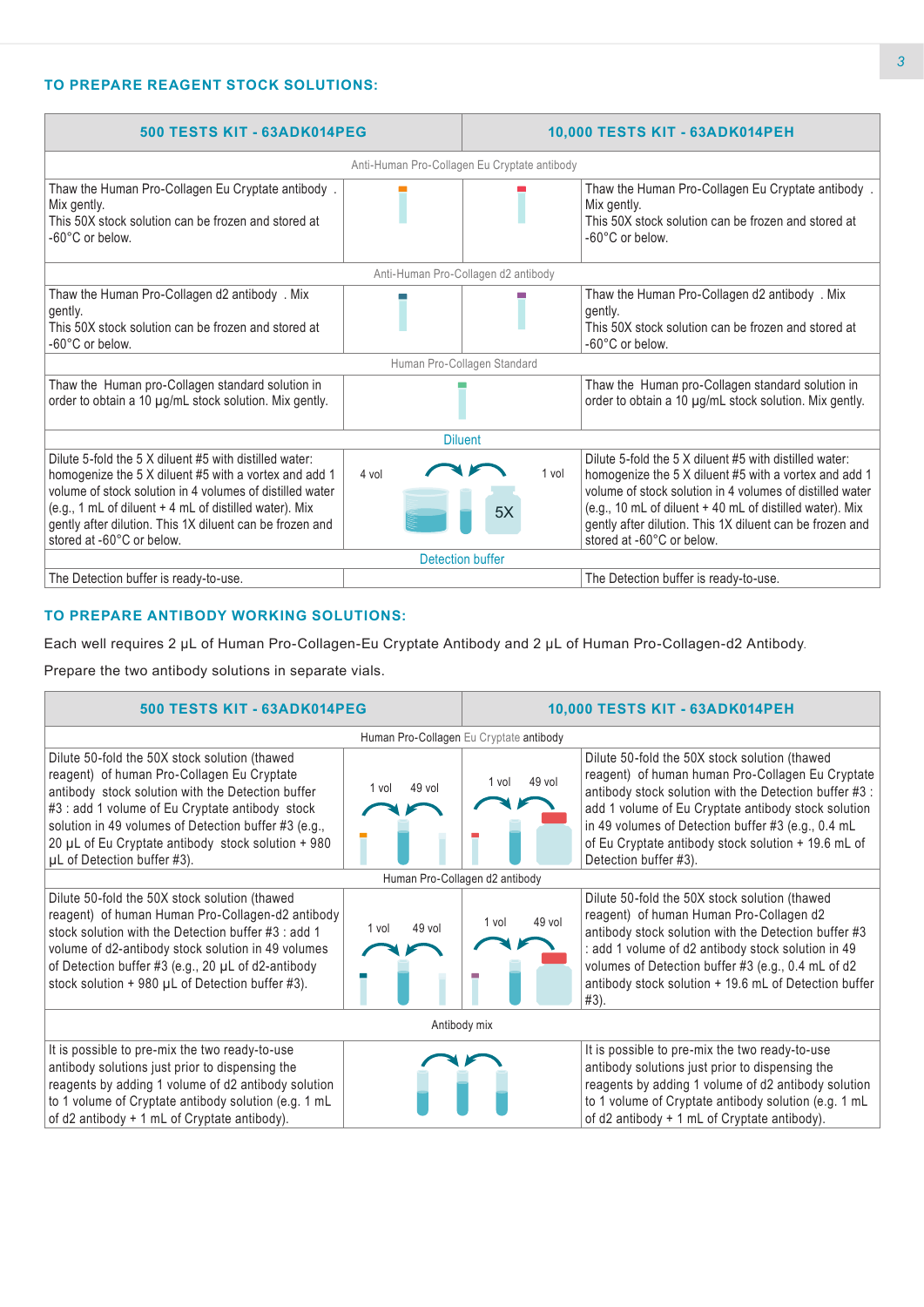### **TO PREPARE STANDARD WORKING SOLUTIONS:**

• Each well requires 16 µL of standard.

• Dilute the standard stock solution serially with diluent #5 (1X) or if the sample to test is a cell supernatant, replace the diluent by culture medium

- (serum free and supplemented with BSA).
- In order to check for a potential interference effect from your own assay buffer when using the assay for the first time, we highly recommend the parallel preparation of a standard curve in your own supplemented cell culture medium and in diluent #5 (1X).
- In order to counteract any standard sticking, we recommend changing tips between each dilution.

#### A recommended standard dilution procedure is listed and illustrated below:

Dilute the standard stock solution 100-fold with diluent #5 (1X) to prepare high standard (Std 7): e.g. take 5 µl of standard stock solution and add it to 495  $\mu$ l of diluent #5 (1X). Mix gently.

Use the high standard (Std 7) to prepare the standard curve using 1/2 serial dilutions as follows:

- Dispense 200 µL of diluent #5 (1X) in each vial from Std 6 to Std 0.
- Add 200 µL of standard to 200 µL of diluent #5 (1X), mix gently and repeat the 1/2 serial dilution to make standard solutions: std6, std5, std4, std3, std2, std1.

This will create 7 standards for the analyte. Std 0 (Negative control) is diluent #5 (1X) or appropriate culture medium alone.



diluent #5 (1X) or appropriate medium

diluent #5 (1X) or appropriate medium

| <b>STANDARD</b>         | <b>SERIAL DILUTIONS</b>                          | <b>HUMAN PRO-COLLAGEN</b><br><b>WORKING SOLUTIONS (ng/mL)</b> |  |
|-------------------------|--------------------------------------------------|---------------------------------------------------------------|--|
| Standard Stock solution | Thawed stock solution                            | 10.000                                                        |  |
| Standard 7              | 5 µL standard stock solution + 495 µL Diluent 1X | 100                                                           |  |
| Standard 6              | 200 µL standard $7 + 200$ µL Diluent 1X          | 50                                                            |  |
| Standard 5              | 200 µL standard $6 + 200$ µL Diluent 1X          | 25                                                            |  |
| Standard 4              | 200 µL standard 5 + 200 µL Diluent 1X            | 12.5                                                          |  |
| Standard 3              | 200 µL standard 4 + 200 µL Diluent 1X            | 6.25                                                          |  |
| Standard 2              | 200 µL standard 3 + 200 µL Diluent 1X            | 3.1                                                           |  |
| Standard 1              | 200 µL standard 2 + 200 µL Diluent 1X            | 1.56                                                          |  |
| Standard 0              | 200 µL Diluent 1X                                | 0                                                             |  |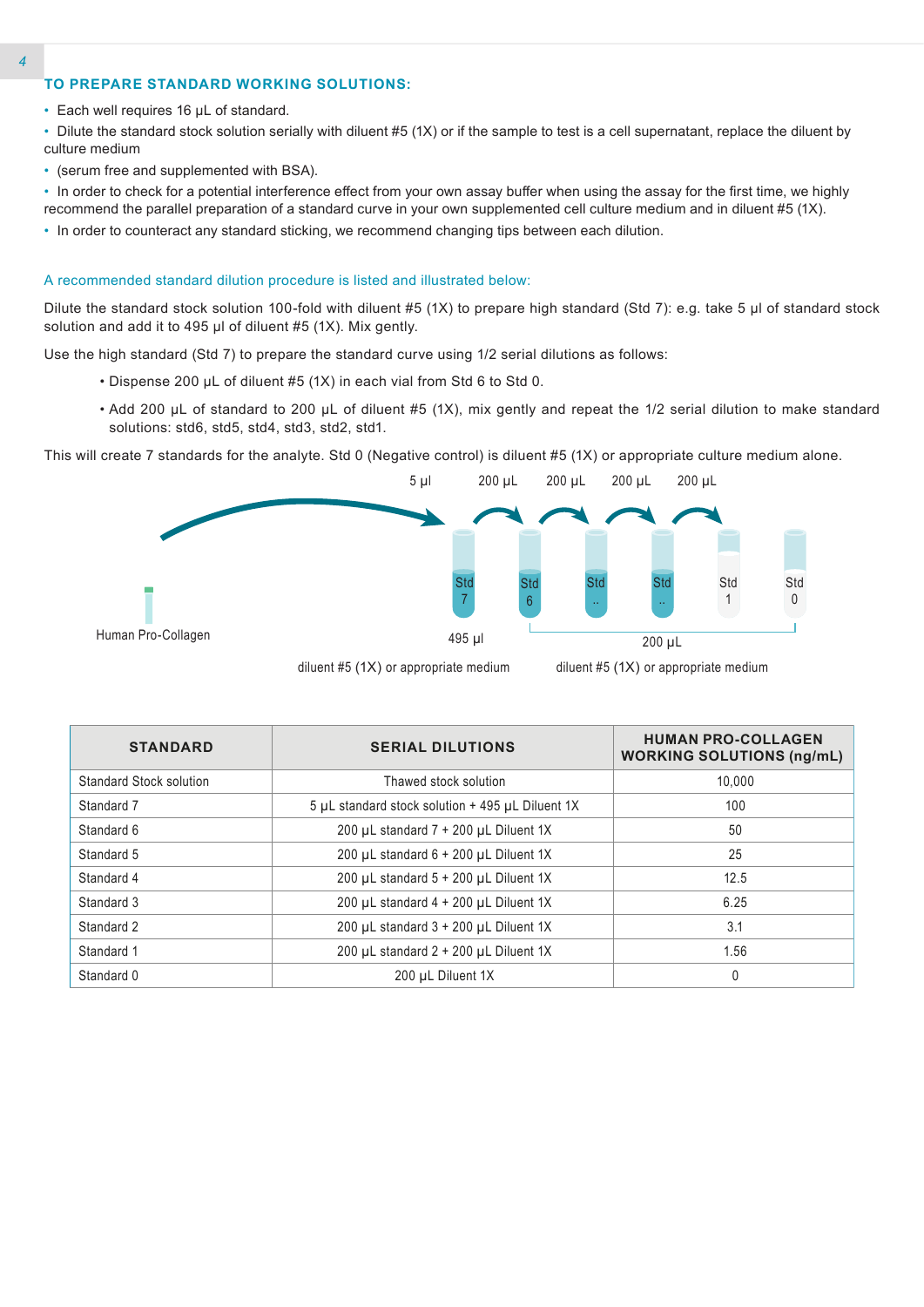### **TO PREPARE SAMPLES:**

• Each well requires 16 µL of sample.

• Just after their collection, put the samples at 4°C and test them immediately. For later use, samples should be dispensed into disposable plastic vials and stored at -60°C or below. Avoid multiple freeze/thaw cycles.

• Samples with a concentration above the highest standard (Std 7) must be diluted diluent #5 (1X)

# **ASSAY PROTOCOL**

|                                    | Standard (Std 0 - Std 7)                                                                                                                           | <b>Samples</b>                                      |  |  |
|------------------------------------|----------------------------------------------------------------------------------------------------------------------------------------------------|-----------------------------------------------------|--|--|
| <b>Step</b>                        | Dispense 16 µL of each Human Pro-Collagen standard<br>(Std 0 - Std 7) into each standard well                                                      | Dispense 16 µL of each sample into each sample well |  |  |
| $\boldsymbol{\mathsf{N}}$<br>Step. | Add 2 µL of Human Pro-Collagen d2 antibody working solution to all wells                                                                           |                                                     |  |  |
| S<br>Step                          | Add 2 µL of Human Pro-Collagen Eu Cryptate antibody working solution to all wells                                                                  |                                                     |  |  |
| Step                               | Seal the plate and incubate 3h $@$ RT<br>Incubation time beyond 3h will result in a loss of dynamic range at the highest concentration of standard |                                                     |  |  |
| 5<br><b>Step</b>                   | Remove the plate sealer and read on an HTRF® compatible reader                                                                                     |                                                     |  |  |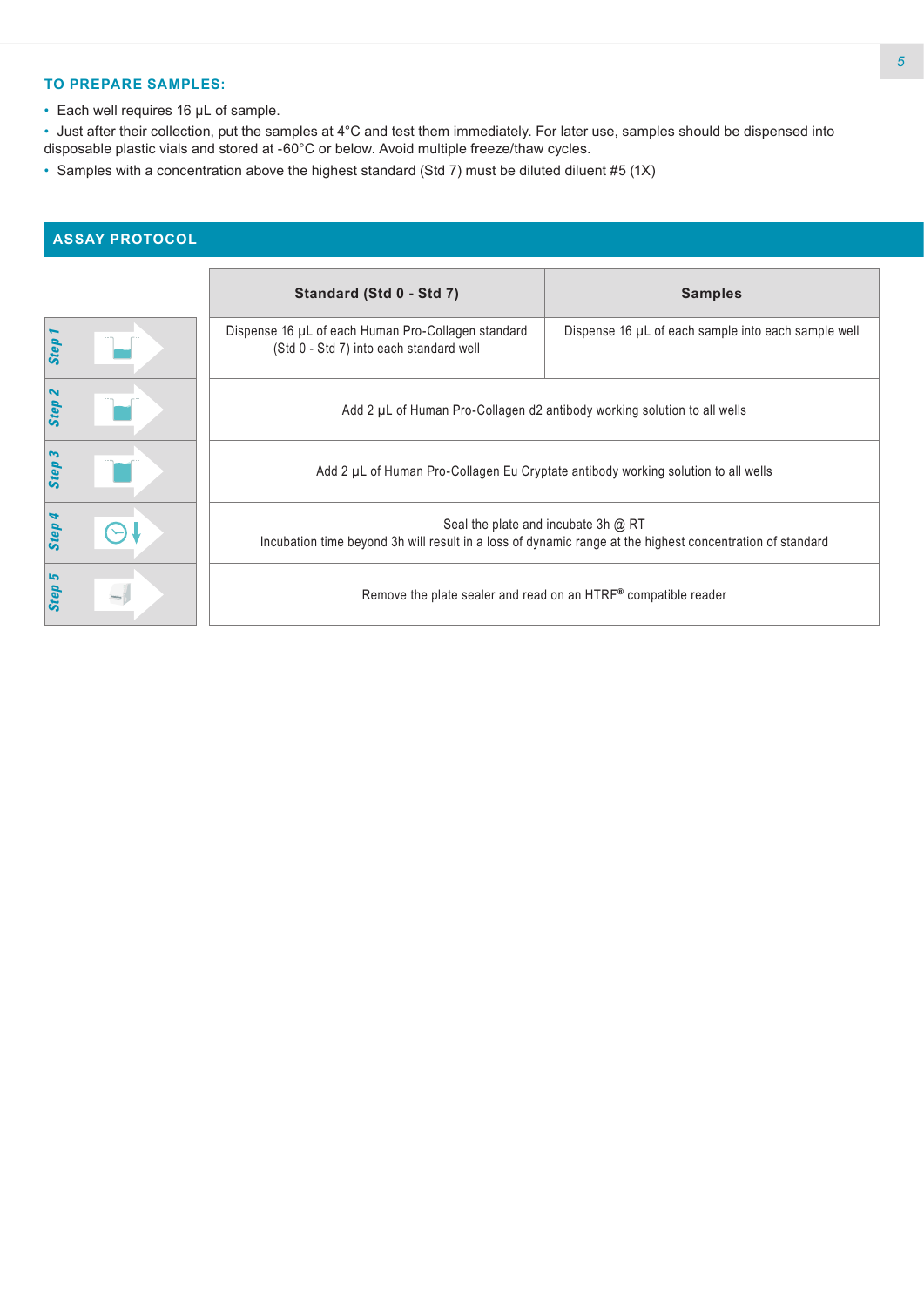|              |                                                                   | $\overline{2}$                                                 | 3                                                                                   | 4                                                                                                                        | 5              | 6              |  |
|--------------|-------------------------------------------------------------------|----------------------------------------------------------------|-------------------------------------------------------------------------------------|--------------------------------------------------------------------------------------------------------------------------|----------------|----------------|--|
|              | 16 µL Std 0 (Negative control)                                    |                                                                |                                                                                     | 16 µL Sample 1                                                                                                           |                |                |  |
| A            | 2 µL Human Pro-Collagen-d2<br>2 µL Human Pro-Collagen-Eu Cryptate | Repeat Well A1                                                 | Repeat Well A1<br>2 µL Human Pro-Collagen-d2<br>2 µL Human Pro-Collagen-Eu Cryptate |                                                                                                                          | Repeat Well A4 | Repeat Well A4 |  |
|              | 16 µL Std 1                                                       |                                                                |                                                                                     | 16 µL Sample 2                                                                                                           |                |                |  |
| B            | 2 µL Human Pro-Collagen-d2<br>2 µL Human Pro-Collagen-Eu Cryptate | Repeat Well B1                                                 | Repeat Well B1                                                                      | 2 µL Human Pro-Collagen-d2<br>2 µL Human Pro-Collagen-Eu Cryptate                                                        | Repeat Well B4 | Repeat Well B4 |  |
|              | 16 µL Std 2                                                       |                                                                |                                                                                     | 16 µL Sample 3                                                                                                           |                |                |  |
| $\mathbf{C}$ | 2 µL Human Pro-Collagen-d2<br>2 µL Human Pro-Collagen-Eu Cryptate | Repeat Well C1                                                 | Repeat Well C1                                                                      | 2 µL Human Pro-Collagen-d2<br>2 µL Human Pro-Collagen-Eu Cryptate                                                        | Repeat Well C4 | Repeat Well C4 |  |
|              | 16 µL Std                                                         |                                                                |                                                                                     | 16 µL Sample                                                                                                             |                |                |  |
| D            | 2 µL Human Pro-Collagen-d2<br>2 µL Human Pro-Collagen-Eu Cryptate | Repeat Well D1                                                 | Repeat Well D1                                                                      | Repeat Well D4<br>2 µL Human Pro-Collagen-d2<br>2 µL Human Pro-Collagen-Eu Cryptate                                      |                | Repeat Well D4 |  |
|              | 16 µLStd                                                          |                                                                |                                                                                     | 16 µL Sample                                                                                                             |                |                |  |
| E            | 2 µL Human Pro-Collagen-d2<br>2 µL Human Pro-Collagen-Eu Cryptate | Repeat Well E1                                                 | Repeat Well E1                                                                      | 2 µL Human Pro-Collagen-d2<br>2 µL Human Pro-Collagen-Eu Cryptate                                                        | Repeat Well E4 | Repeat Well E4 |  |
|              | 16 µL Std                                                         |                                                                |                                                                                     | 16 µL Sample                                                                                                             |                |                |  |
| F            | 2 µL Human Pro-Collagen-d2<br>2 µL Human Pro-Collagen-Eu Cryptate | Repeat Well F1<br>Repeat Well F1<br>2 µL Human Pro-Collagen-d2 |                                                                                     | 2 µL Human Pro-Collagen-Eu Cryptate                                                                                      | Repeat Well F4 | Repeat Well F4 |  |
|              | 16 µL Std                                                         |                                                                |                                                                                     | 16 µL Sample                                                                                                             |                |                |  |
| G            | 2 µL Human Pro-Collagen-d2<br>2 µL Human Pro-Collagen-Eu Cryptate | Repeat Well G1                                                 | Repeat Well G1                                                                      | 2 µL Human Pre<br>2 µL Human Pro-<br><b>-Eu Cryptate</b>                                                                 | Repeat Well G4 | Repeat Well G4 |  |
|              | 16 µL Std                                                         |                                                                |                                                                                     | $1   2   3   4 \sqrt{6   7   8   9   10   11   12   13   14   15   16   17   18   19   20   21   22   23   24}$<br>16 ul |                |                |  |
| H            | 2 µL Human Pro-Collagen-d2<br>2 µL Human Pro-Collagen-Eu Cryptate | Repeat Well H1                                                 | Repeat Well H1                                                                      | $2 \mu L \frac{B}{C}$                                                                                                    |                |                |  |

H I J K L M N O P Q